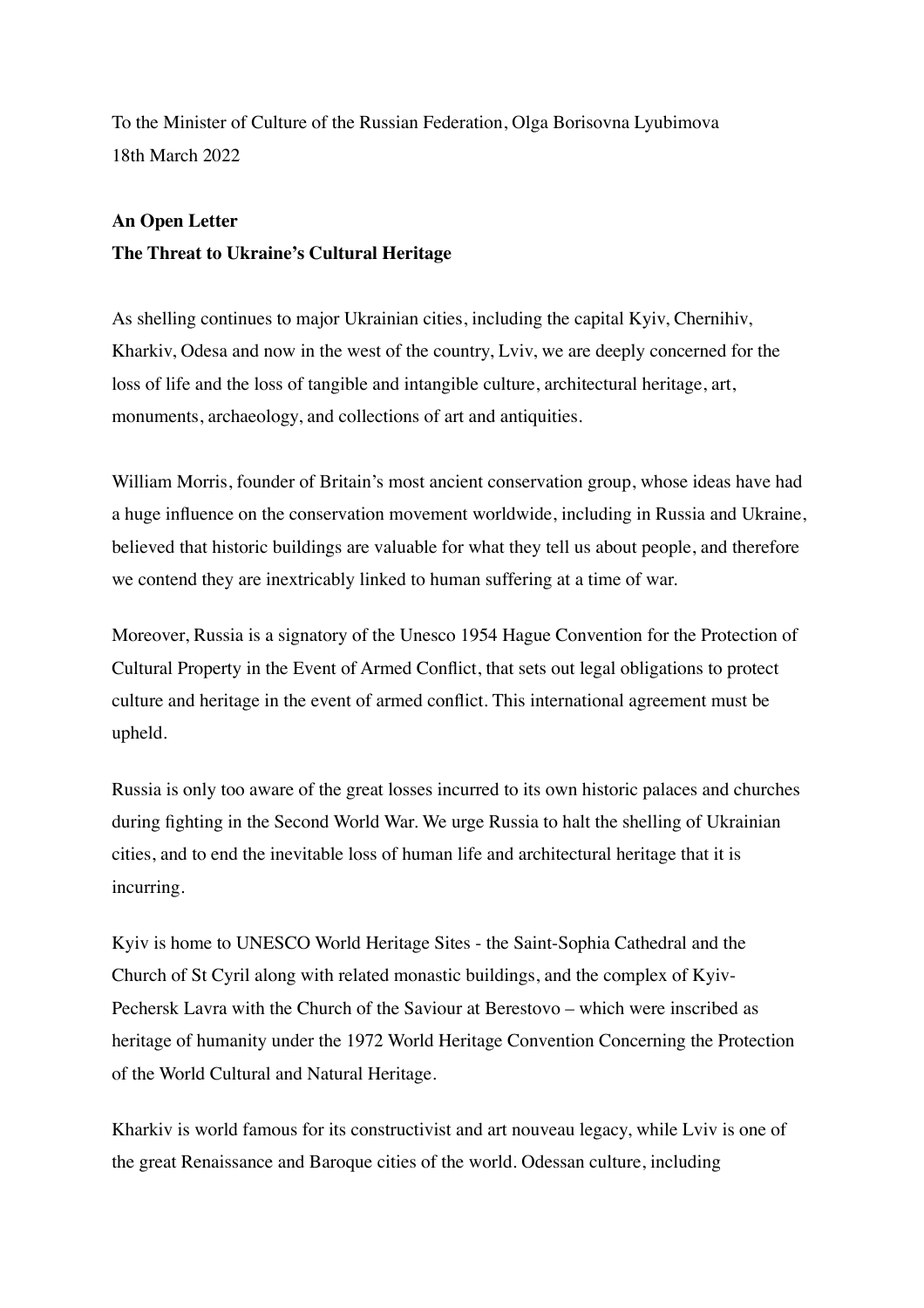architectural heritage, is utterly unique. Chernihiv has outstanding ecclesiastical heritage that was lovingly restored after the Second World War, by both Ukrainians and Russians. We deeply lament the loss of any important buildings in these cities and others not listed here, the significance they hold for their inhabitants and for the world. We note in particular the vulnerability of historic wooden structures for which Ukraine is so famous.

We urge you to do your utmost to end the war which creates an increasing threat to both life and cultural heritage, and to plead the case with your own government for the avoidance of further destruction of cultural heritage in any form during this war. While bombing continues, loss of life and the damage and loss of such historic buildings, collections and sites is inevitable.

We are a group of UK conservationists, architectural historians, archaeologists, cultural commentators, authors and campaigners for built heritage and wider cultural heritage, who have united this week to monitor threats and losses to architectural and cultural heritage in Ukraine, during this war.

Jeremy Musson, trustee, Historic Houses Foundation John Darlington, Executive Director, World Monuments Fund in Britain Clem Cecil, trustee for SAVE Europe's Heritage Henrietta Billings, Director SAVE Britain's Heritage. John Sell, former executive Vice president Europe Nostra Professor Olenka Pevny, lecturer in Ukranian Studies, University of Cambridge Oliver Caroe, Surveyor of St Paul's Cathedral, London David Adshead, Director, The Georgian Group James Bridge, Secretary-General and Chief Executive, UNESCO UK Professor Colin McInnes, Chair, UNESCO UK Dr Charlotte Joy, Non Executive Director for Culture, UNESCO UK Mrs Kate Pugh OBE, Non Executive Director for Culture, UNESCO UK Matt Rabagliati, Head of Policy, Research and Communications, UNESCO UK Professor Derek Matravers, Open University, editor of *Conflict and Cultural Heritage* Catherine Leonard, Secretary-General, International National Trusts Organisation (INTO) Dame Fiona Reynolds, Chair, International National Trusts Organisation (INTO) Dr Olivia Horsfall Turner, Senior Curator Architecture and Design, Victoria and Albert Museum